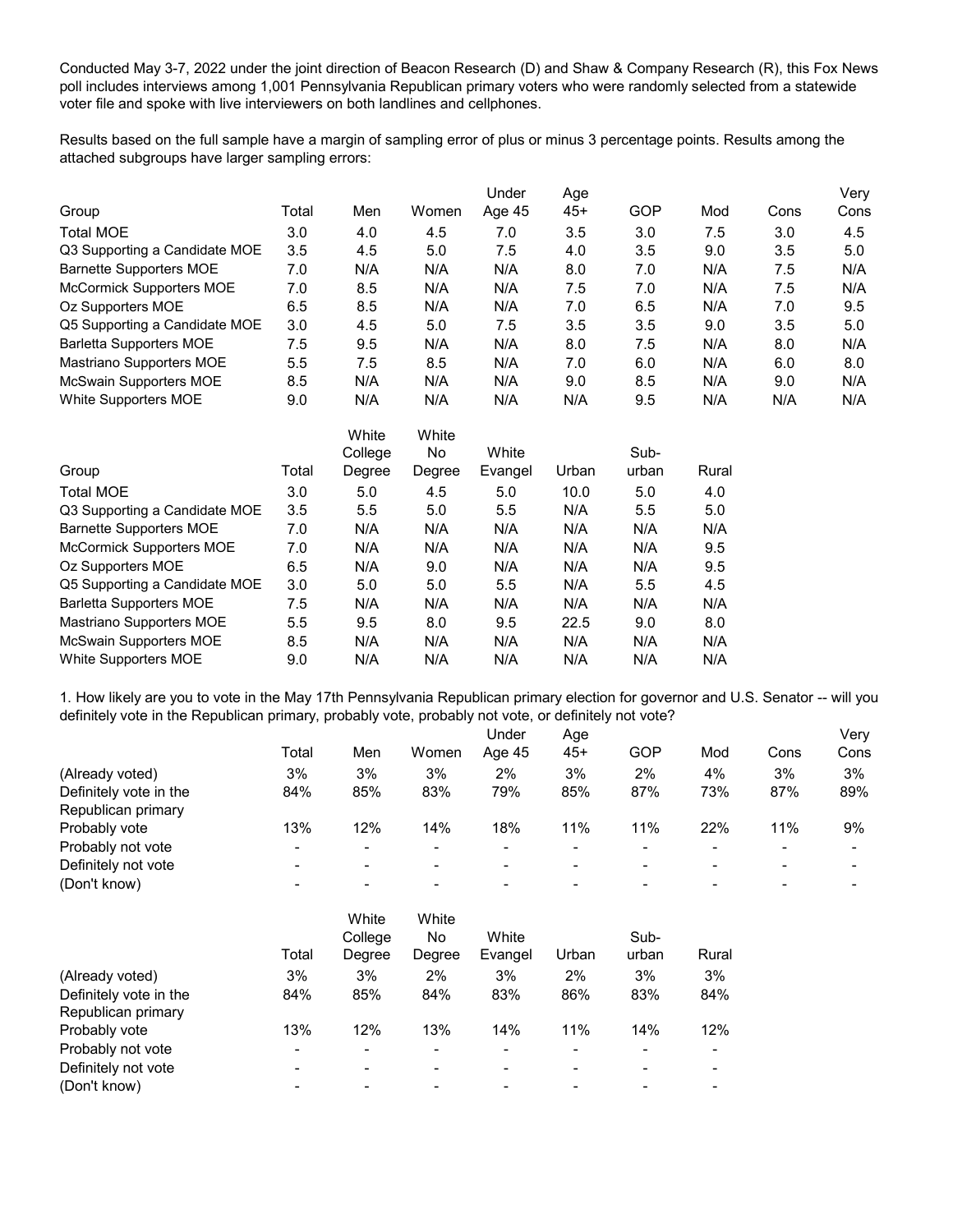2. How interested are you in the Republican primary election? Are you:

|                             |       |                          |        | Under   | Age   |       |       |      | Very |
|-----------------------------|-------|--------------------------|--------|---------|-------|-------|-------|------|------|
|                             | Total | Men                      | Women  | Age 45  | $45+$ | GOP   | Mod   | Cons | Cons |
| <b>Extremely interested</b> | 53%   | 51%                      | 54%    | 54%     | 53%   | 55%   | 39%   | 56%  | 66%  |
| Very interested             | 29%   | 30%                      | 28%    | 25%     | 30%   | 30%   | 22%   | 30%  | 26%  |
| Somewhat interested         | 16%   | 17%                      | 16%    | 20%     | 16%   | 14%   | 31%   | 13%  | 8%   |
| Not at all interested       | 2%    | 2%                       | 1%     | 1%      | 2%    | 1%    | 6%    | 0%   | 0%   |
| (Don't know)                | $0\%$ | $\overline{\phantom{a}}$ | 1%     | 1%      | $0\%$ | $0\%$ | 1%    | 0%   |      |
|                             |       | White                    | White  |         |       |       |       |      |      |
|                             |       | College                  | No.    | White   |       | Sub-  |       |      |      |
|                             | Total | Degree                   | Degree | Evangel | Urban | urban | Rural |      |      |
| <b>Extremely interested</b> | 53%   | 55%                      | 50%    | 51%     | 50%   | 56%   | 51%   |      |      |
| Very interested             | 29%   | 26%                      | 33%    | 34%     | 27%   | 24%   | 32%   |      |      |
| Somewhat interested         | 16%   | 17%                      | 16%    | 14%     | 23%   | 18%   | 15%   |      |      |
| Not at all interested       | 2%    | 3%                       | 1%     | 0%      | -     | 2%    | $1\%$ |      |      |
| (Don't know)                | $0\%$ | $\overline{\phantom{a}}$ | $0\%$  | -       | ۰     | $0\%$ | $0\%$ |      |      |

3. If the Pennsylvania Republican primary election for U.S. Senator were held today, who would you vote for if the candidates were: [IF NOT SURE: Well, if you had to decide today, which one would you choose?]

|                 |       |       |       | Under  | Age   |     |     |       | Very  |
|-----------------|-------|-------|-------|--------|-------|-----|-----|-------|-------|
|                 | Total | Men   | Women | Age 45 | $45+$ | GOP | Mod | Cons  | Cons  |
| Kathy Barnette  | 19%   | 17%   | 21%   | 25%    | 17%   | 19% | 17% | 19%   | 21%   |
| Jeff Bartos     | 7%    | 8%    | 7%    | 7%     | 7%    | 7%  | 9%  | 7%    | 6%    |
| George Bochetto | 1%    | 1%    | 2%    | $1\%$  | 1%    | 1%  | 4%  | $1\%$ | $1\%$ |
| Sean Gale       | 2%    | 3%    | 2%    | 4%     | 2%    | 2%  | 2%  | 2%    | 2%    |
| David McCormick | 20%   | 23%   | 17%   | 22%    | 19%   | 21% | 16% | 21%   | 20%   |
| Mehmet Oz       | 22%   | 23%   | 21%   | 18%    | 23%   | 23% | 16% | 23%   | 24%   |
| Carla Sands     | 8%    | 8%    | 8%    | 3%     | 9%    | 8%  | 6%  | 8%    | 10%   |
| (Other)         | 1%    | $1\%$ | 2%    | 2%     | 1%    | 1%  | 3%  | 1%    | 1%    |
| (Wouldn't vote) | 1%    | $1\%$ | 1%    | $1\%$  | 1%    | 1%  | 3%  | 1%    | 1%    |
| (Don't know)    | 18%   | 16%   | 19%   | 17%    | 18%   | 16% | 24% | 16%   | 14%   |

|                 |       | White   | White  |         |                          |       |       |
|-----------------|-------|---------|--------|---------|--------------------------|-------|-------|
|                 |       | College | No.    | White   |                          | Sub-  |       |
|                 | Total | Degree  | Degree | Evangel | Urban                    | urban | Rural |
| Kathy Barnette  | 19%   | 22%     | 17%    | 17%     | 21%                      | 23%   | 16%   |
| Jeff Bartos     | 7%    | 9%      | 7%     | 8%      | 4%                       | 5%    | 10%   |
| George Bochetto | 1%    | 1%      | 2%     | $0\%$   | 2%                       | 2%    | 1%    |
| Sean Gale       | 2%    | $1\%$   | 2%     | 2%      | 2%                       | 2%    | 2%    |
| David McCormick | 20%   | 20%     | 21%    | 20%     | 16%                      | 22%   | 20%   |
| Mehmet Oz       | 22%   | 20%     | 24%    | 23%     | 28%                      | 21%   | 21%   |
| Carla Sands     | 8%    | 7%      | 9%     | 11%     | 9%                       | 7%    | 9%    |
| (Other)         | $1\%$ | 2%      | $1\%$  | 2%      | $1\%$                    | $1\%$ | 2%    |
| (Wouldn't vote) | $1\%$ | $1\%$   | $1\%$  | $1\%$   | $\overline{\phantom{a}}$ | $1\%$ | $1\%$ |
| (Don't know)    | 18%   | 17%     | 17%    | 17%     | 18%                      | 16%   | 18%   |
|                 |       |         |        |         |                          |       |       |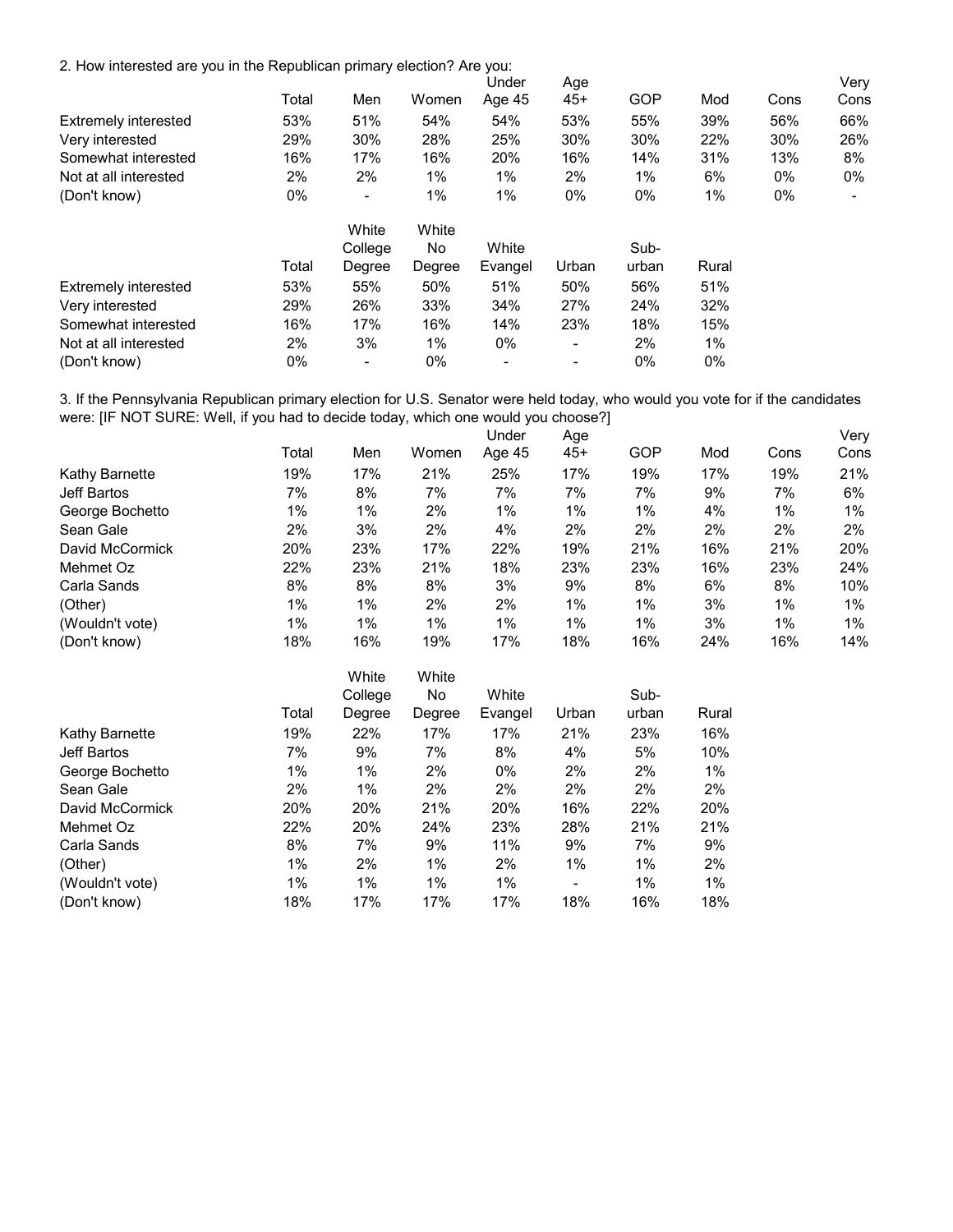4. [SKIP IF OTHER, WOULDN'T VOTE, OR DON'T KNOW] Are you certain to support that candidate, or is there a chance you may change your mind?

|                    |       |         |        | Under   | Age   |       |       |      | Very  |
|--------------------|-------|---------|--------|---------|-------|-------|-------|------|-------|
|                    | Total | Men     | Women  | Age 45  | $45+$ | GOP   | Mod   | Cons | Cons  |
| Certain to support | 46%   | 45%     | 48%    | 46%     | 46%   | 47%   | 39%   | 48%  | 50%   |
| May change mind    | 51%   | 53%     | 50%    | 49%     | 52%   | 51%   | 60%   | 49%  | 48%   |
| (Don't know)       | 2%    | 2%      | 3%     | 5%      | 2%    | 2%    | 1%    | 3%   | $2\%$ |
|                    |       | White   | White  |         |       |       |       |      |       |
|                    |       | College | No.    | White   |       | Sub-  |       |      |       |
|                    | Total | Degree  | Degree | Evangel | Urban | urban | Rural |      |       |
| Certain to support | 46%   | 48%     | 44%    | 43%     | N/A   | 43%   | 48%   |      |       |
| May change mind    | 51%   | 50%     | 54%    | 55%     | N/A   | 55%   | 49%   |      |       |
| (Don't know)       | 2%    | 2%      | 2%     | 2%      | N/A   | 2%    | 3%    |      |       |

5. If the Republican primary election for governor were held today, who would you vote for if the candidates were: [IF NOT SURE: Well, if you had to decide today, which one would you choose?]

|                      |       |     |       | Under                    | Age   |       |     |       | Very |
|----------------------|-------|-----|-------|--------------------------|-------|-------|-----|-------|------|
|                      | Total | Men | Women | Age 45                   | $45+$ | GOP   | Mod | Cons  | Cons |
| Lou Barletta         | 17%   | 19% | 14%   | 12%                      | 18%   | 18%   | 10% | 18%   | 19%  |
| Jake Corman          | 5%    | 4%  | 7%    | 3%                       | 6%    | 5%    | 5%  | 5%    | 5%   |
| Joe Gale             | 2%    | 2%  | 1%    | 4%                       | 1%    | 2%    | 1%  | 2%    | 3%   |
| <b>Charlie Gerow</b> | 1%    | 2%  | 1%    | 1%                       | $1\%$ | 1%    | 2%  | 1%    | 1%   |
| Melissa Hart         | 4%    | 4%  | 4%    | 4%                       | 4%    | 3%    | 5%  | 3%    | 3%   |
| Doug Mastriano       | 29%   | 30% | 28%   | 43%                      | 25%   | 30%   | 22% | 31%   | 34%  |
| <b>Bill McSwain</b>  | 13%   | 14% | 11%   | 9%                       | 14%   | 14%   | 8%  | 14%   | 13%  |
| Dave White           | 11%   | 11% | 12%   | 8%                       | 12%   | 12%   | 10% | 12%   | 12%  |
| Nche Zama            | 1%    | 1%  | 1%    | $0\%$                    | 1%    | $0\%$ | 2%  | $0\%$ | 0%   |
| (Other)              | 1%    | 1%  | $1\%$ | 1%                       | $1\%$ | 1%    | 5%  | $0\%$ | 0%   |
| (Wouldn't vote)      | 1%    | 0%  | 1%    | $\overline{\phantom{0}}$ | 1%    | $0\%$ | 4%  | $0\%$ |      |
| (Don't know)         | 15%   | 13% | 18%   | 15%                      | 16%   | 14%   | 25% | 13%   | 10%  |

| White   | White  |         |       |       |       |
|---------|--------|---------|-------|-------|-------|
| College | No     | White   |       | Sub-  |       |
| Degree  | Degree | Evangel | Urban | urban | Rural |
| 18%     | 17%    | 17%     | 15%   | 14%   | 18%   |
| 5%      | 6%     | 6%      | 6%    | 3%    | 7%    |
| 3%      | 1%     | 3%      | 1%    | 3%    | 1%    |
| 2%      | 1%     | $1\%$   | 1%    | 1%    | 1%    |
| 4%      | 4%     | 3%      | 4%    | 6%    | 3%    |
| 26%     | 30%    | 30%     | 19%   | 31%   | 29%   |
| 14%     | 13%    | 14%     | 17%   | 16%   | 11%   |
| 10%     | 12%    | 10%     | 16%   | 12%   | 10%   |
| 1%      | $0\%$  | $0\%$   | 1%    | $0\%$ | 1%    |
| 2%      | $0\%$  | $0\%$   | 1%    | 1%    | 2%    |
| 1%      | $0\%$  | -       | 2%    | 1%    | $0\%$ |
| 14%     | 15%    | 14%     | 16%   | 12%   | 17%   |
|         |        |         |       |       |       |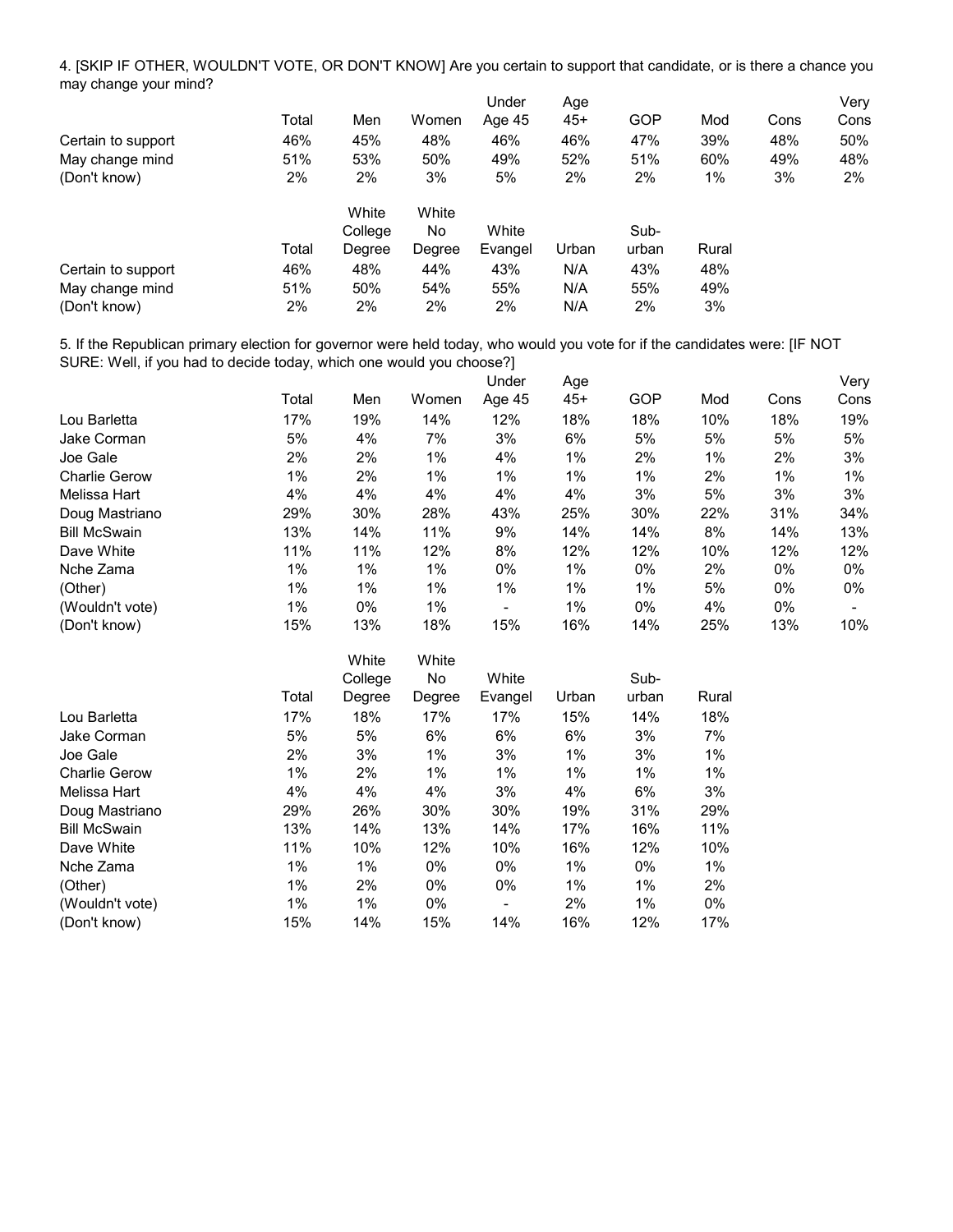6. [SKIP IF OTHER, WOULDN'T VOTE, OR DON'T KNOW] Are you certain to support that candidate, or is there a chance you may change your mind?

|                    | Total | Men     | Women  | Under<br>Age 45 | Age<br>$45+$ | GOP   | Mod   | Cons | Very<br>Cons |
|--------------------|-------|---------|--------|-----------------|--------------|-------|-------|------|--------------|
| Certain to support | 53%   | 55%     | 51%    | 60%             | 51%          | 53%   | 50%   | 54%  | 56%          |
| May change mind    | 45%   | 42%     | 48%    | 38%             | 47%          | 45%   | 49%   | 44%  | 42%          |
| (Don't know)       | 2%    | 3%      | 1%     | 2%              | 2%           | 2%    | 1%    | 2%   | 2%           |
|                    |       | White   | White  |                 |              |       |       |      |              |
|                    |       | College | No.    | White           |              | Sub-  |       |      |              |
|                    | Total | Degree  | Degree | Evangel         | Urban        | urban | Rural |      |              |
| Certain to support | 53%   | 50%     | 54%    | 51%             | N/A          | 50%   | 55%   |      |              |
| May change mind    | 45%   | 49%     | 44%    | 47%             | N/A          | 48%   | 44%   |      |              |
| (Don't know)       | 2%    | 1%      | 3%     | 2%              | N/A          | 2%    | 2%    |      |              |

Under  $\sqrt{2}$ 7. Can win against the Democrat in November? In deciding your vote in the Republican primary for U.S. Senate, please tell me if each of the following is/was...

|              |       |     |       | Jnder  | Age |     |     |      | Verv |
|--------------|-------|-----|-------|--------|-----|-----|-----|------|------|
|              | Total | Men | Women | Age 45 | 45+ | GOP | Mod | Cons | Cons |
| Extremely    | 62%   | 64% | 59%   | 66%    | 61% | 65% | 39% | 67%  | 71%  |
| Verv         | 23%   | 23% | 24%   | 17%    | 25% | 24% | 20% | 24%  | 23%  |
| Somewhat     | 7%    | 7%  | 8%    | 10%    | 7%  | 6%  | 15% | 6%   | 4%   |
| Not at all   | 6%    | 5%  | 8%    | 7%     | 6%  | 3%  | 22% | 3%   | 2%   |
| (Don't know) | $1\%$ | 1%  | 2%    | ٠      | 1%  | 1%  | 4%  | 1%   | 1%   |

|              | Total | White<br>College<br>Degree | White<br>No<br>Degree | White<br>Evangel | Urban | Sub-<br>urban | Rural |
|--------------|-------|----------------------------|-----------------------|------------------|-------|---------------|-------|
| Extremely    | 62%   | 61%                        | 62%                   | 62%              | 61%   | 62%           | 62%   |
| Very         | 23%   | 22%                        | 24%                   | 27%              | 25%   | 22%           | 24%   |
| Somewhat     | 7%    | 7%                         | 8%                    | 7%               | 8%    | 9%            | 6%    |
| Not at all   | 6%    | 10%                        | 4%                    | 4%               | 5%    | 6%            | 7%    |
| (Don't know) | 1%    | 1%                         | 1%                    | 1%               | $1\%$ | $1\%$         | $1\%$ |

8. Is a strong supporter of Donald Trump? In deciding your vote in the Republican primary for U.S. Senate, please tell me if each of the following is/was...

|              |       |         |        | Under   | Age   |       |       |      | Very |
|--------------|-------|---------|--------|---------|-------|-------|-------|------|------|
|              | Total | Men     | Women  | Age 45  | $45+$ | GOP   | Mod   | Cons | Cons |
| Extremely    | 27%   | 27%     | 27%    | 27%     | 27%   | 28%   | 17%   | 29%  | 36%  |
| Verv         | 23%   | 24%     | 21%    | 16%     | 25%   | 24%   | 8%    | 26%  | 29%  |
| Somewhat     | 28%   | 28%     | 27%    | 35%     | 26%   | 29%   | 22%   | 29%  | 24%  |
| Not at all   | 22%   | 20%     | 24%    | 22%     | 22%   | 18%   | 50%   | 16%  | 10%  |
| (Don't know) | 1%    | 1%      | 1%     | $0\%$   | 1%    | 1%    | 3%    | 0%   |      |
|              |       | White   | White  |         |       |       |       |      |      |
|              |       | College | No     | White   |       | Sub-  |       |      |      |
|              | Total | Degree  | Degree | Evangel | Urban | urban | Rural |      |      |
| Extremely    | 27%   | 22%     | 30%    | 29%     | 30%   | 27%   | 26%   |      |      |
| Very         | 23%   | 17%     | 26%    | 27%     | 24%   | 19%   | 25%   |      |      |
| Somewhat     | 28%   | 29%     | 27%    | 27%     | 31%   | 27%   | 27%   |      |      |
| Not at all   | 22%   | 31%     | 16%    | 16%     | 15%   | 25%   | 21%   |      |      |
| (Don't know) | 1%    | 1%      | 1%     | $1\%$   | 1%    | 1%    | 1%    |      |      |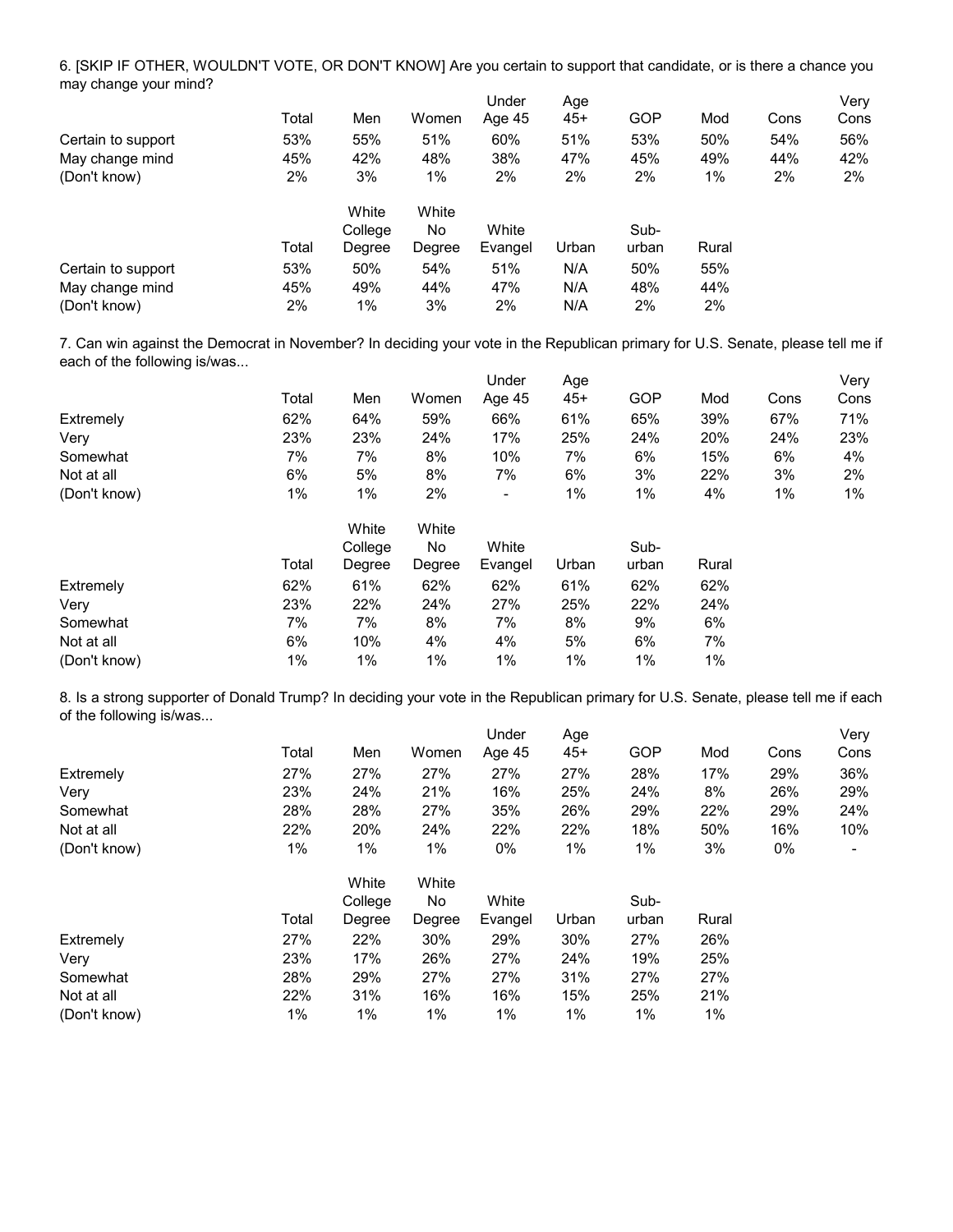9. Is really from Pennsylvania? In deciding your vote in the Republican primary for U.S. Senate, please tell me if each of the following is/was...

|              |       |         |        | Under   | Age   |       |       |      | Very |
|--------------|-------|---------|--------|---------|-------|-------|-------|------|------|
|              | Total | Men     | Women  | Age 45  | $45+$ | GOP   | Mod   | Cons | Cons |
| Extremely    | 35%   | 37%     | 33%    | 39%     | 34%   | 34%   | 40%   | 34%  | 39%  |
| Very         | 30%   | 28%     | 33%    | 23%     | 33%   | 31%   | 25%   | 31%  | 30%  |
| Somewhat     | 25%   | 25%     | 26%    | 28%     | 24%   | 26%   | 24%   | 26%  | 23%  |
| Not at all   | 8%    | 8%      | 7%     | 9%      | 7%    | 8%    | 10%   | 7%   | 7%   |
| (Don't know) | 1%    | 1%      | 1%     | 1%      | 1%    | 1%    | $1\%$ | 1%   | 2%   |
|              |       | White   | White  |         |       |       |       |      |      |
|              |       | College | No.    | White   |       | Sub-  |       |      |      |
|              | Total | Degree  | Degree | Evangel | Urban | urban | Rural |      |      |
| Extremely    | 35%   | 35%     | 34%    | 32%     | 29%   | 37%   | 36%   |      |      |
| Very         | 30%   | 24%     | 35%    | 38%     | 37%   | 27%   | 32%   |      |      |
| Somewhat     | 25%   | 28%     | 23%    | 24%     | 28%   | 25%   | 24%   |      |      |
| Not at all   | 8%    | 11%     | 6%     | 5%      | 6%    | 10%   | 7%    |      |      |
| (Don't know) | $1\%$ | 1%      | 2%     | 1%      | -     | 1%    | 2%    |      |      |

10. As you may know, Donald Trump endorsed Mehmet Oz in the GOP Senate primary. Does that endorsement make you more or less supportive of Oz? [IF MORE / LESS: Is that much (more/less) supportive, or only somewhat?]

|                              |       |         |        | Under   | Age   |       |       |      | Very |
|------------------------------|-------|---------|--------|---------|-------|-------|-------|------|------|
|                              | Total | Men     | Women  | Age 45  | $45+$ | GOP   | Mod   | Cons | Cons |
| Much more supportive         | 17%   | 19%     | 15%    | 14%     | 18%   | 18%   | 9%    | 18%  | 21%  |
| Somewhat more supportive     | 20%   | 21%     | 20%    | 22%     | 20%   | 22%   | 7%    | 23%  | 23%  |
| Somewhat less supportive     | 7%    | 6%      | 7%     | 4%      | 8%    | 7%    | 4%    | 7%   | 5%   |
| Much less supportive         | 15%   | 12%     | 18%    | 12%     | 16%   | 10%   | 43%   | 9%   | 8%   |
| (No effect)                  | 37%   | 39%     | 35%    | 46%     | 35%   | 39%   | 34%   | 39%  | 39%  |
| (Don't know)                 | 4%    | 3%      | 4%     | 3%      | 4%    | 4%    | 3%    | 4%   | 3%   |
| <b>TOTAL MORE SUPPORTIVE</b> | 37%   | 39%     | 35%    | 36%     | 38%   | 40%   | 17%   | 42%  | 44%  |
| <b>TOTAL LESS SUPPORTIVE</b> | 22%   | 18%     | 25%    | 15%     | 24%   | 17%   | 46%   | 16%  | 13%  |
|                              |       | White   | White  |         |       |       |       |      |      |
|                              |       | College | No     | White   |       | Sub-  |       |      |      |
|                              | Total | Degree  | Degree | Evangel | Urban | urban | Rural |      |      |
| Much more supportive         | 17%   | 14%     | 20%    | 18%     | 26%   | 17%   | 16%   |      |      |
| Somewhat more supportive     | 20%   | 16%     | 23%    | 24%     | 22%   | 19%   | 21%   |      |      |
| Somewhat less supportive     | 7%    | 7%      | 7%     | 9%      | 5%    | 5%    | 8%    |      |      |
| Much less supportive         | 15%   | 19%     | 12%    | 10%     | 12%   | 15%   | 15%   |      |      |
| (No effect)                  | 37%   | 42%     | 34%    | 34%     | 29%   | 42%   | 35%   |      |      |
| (Don't know)                 | 4%    | 1%      | 5%     | 5%      | 6%    | 2%    | 4%    |      |      |
| TOTAL MORE SUPPORTIVE        | 37%   | 30%     | 42%    | 43%     | 48%   | 36%   | 37%   |      |      |
| TOTAL LESS SUPPORTIVE        | 22%   | 26%     | 19%    | 19%     | 17%   | 20%   | 23%   |      |      |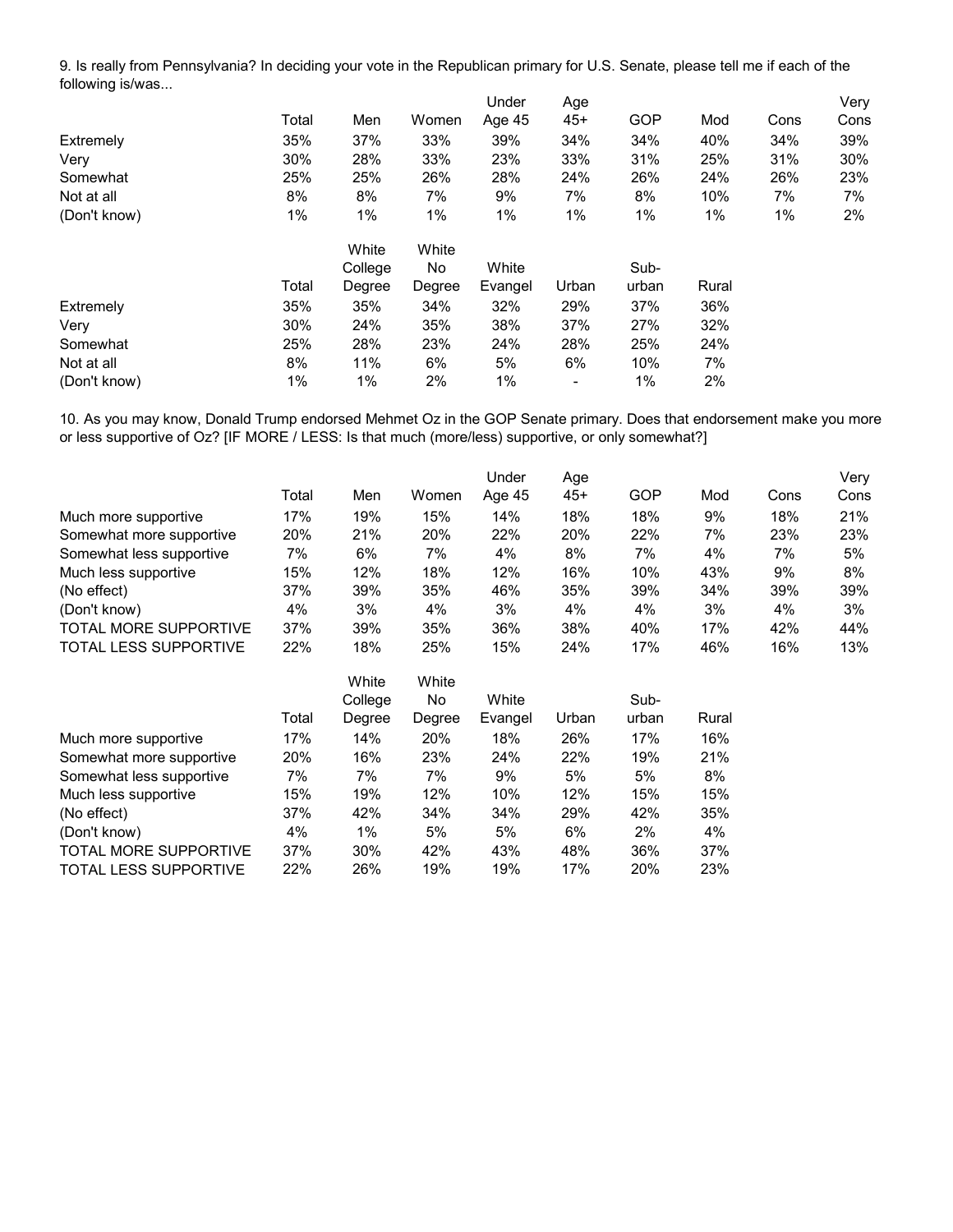11. Donald Trump: Please tell me whether you have a generally favorable or unfavorable opinion of... [IF FAVORABLE/UNFAVORABLE: Is that strongly (favorable / unfavorable) or only somewhat?]

|                        |       |         |        | Under   | Age   |       |       |      | Very |
|------------------------|-------|---------|--------|---------|-------|-------|-------|------|------|
|                        | Total | Men     | Women  | Age 45  | 45+   | GOP   | Mod   | Cons | Cons |
| Strongly favorable     | 61%   | 62%     | 59%    | 55%     | 62%   | 65%   | 30%   | 67%  | 78%  |
| Somewhat favorable     | 19%   | 19%     | 19%    | 24%     | 18%   | 20%   | 16%   | 20%  | 13%  |
| Somewhat unfavorable   | 6%    | 6%      | 5%     | 6%      | 5%    | 5%    | 10%   | 5%   | 3%   |
| Strongly unfavorable   | 12%   | 10%     | 14%    | 11%     | 12%   | 7%    | 38%   | 6%   | 4%   |
| (Can't say)            | 3%    | 2%      | 3%     | 3%      | 2%    | 2%    | 5%    | 2%   | 2%   |
| Never heard of         | $0\%$ | 0%      |        | $1\%$   |       | $0\%$ | 1%    |      |      |
| <b>TOTAL FAVORABLE</b> | 80%   | 81%     | 78%    | 80%     | 80%   | 85%   | 46%   | 87%  | 92%  |
| TOTAL UNFAVORABLE      | 18%   | 16%     | 19%    | 17%     | 18%   | 12%   | 48%   | 11%  | 7%   |
|                        |       | White   | White  |         |       |       |       |      |      |
|                        |       | College | No     | White   |       | Sub-  |       |      |      |
|                        | Total | Degree  | Degree | Evangel | Urban | urban | Rural |      |      |
| Strongly favorable     | 61%   | 51%     | 68%    | 68%     | 67%   | 55%   | 64%   |      |      |
| Somewhat favorable     | 19%   | 21%     | 17%    | 18%     | 21%   | 20%   | 18%   |      |      |
| Somewhat unfavorable   | 6%    | 8%      | 4%     | 4%      | 3%    | 8%    | 5%    |      |      |
| Strongly unfavorable   | 12%   | 18%     | 8%     | 8%      | 8%    | 14%   | 11%   |      |      |
| (Can't say)            | 3%    | 2%      | 2%     | 2%      | 1%    | 3%    | 3%    |      |      |
| Never heard of         | 0%    | -       | 0%     |         | -     |       | 0%    |      |      |

12. David McCormick: Please tell me whether you have a generally favorable or unfavorable opinion of... [IF FAVORABLE/UNFAVORABLE: Is that strongly (favorable / unfavorable) or only somewhat?]

TOTAL FAVORABLE 80% 72% 85% 86% 88% 75% 81% TOTAL UNFAVORABLE 18% 26% 12% 12% 11% 22% 16%

|                          |       |         |       | Under  | Age |      |     |      | Very |
|--------------------------|-------|---------|-------|--------|-----|------|-----|------|------|
|                          | Total | Men     | Women | Age 45 | 45+ | GOP  | Mod | Cons | Cons |
| Strongly favorable       | 14%   | 17%     | 11%   | 16%    | 13% | 15%  | 8%  | 16%  | 17%  |
| Somewhat favorable       | 35%   | 36%     | 34%   | 29%    | 37% | 37%  | 28% | 37%  | 34%  |
| Somewhat unfavorable     | 15%   | 15%     | 14%   | 13%    | 15% | 15%  | 15% | 14%  | 16%  |
| Strongly unfavorable     | 13%   | 10%     | 17%   | 9%     | 14% | 11%  | 21% | 11%  | 11%  |
| (Can't say)              | 13%   | 12%     | 14%   | 14%    | 13% | 13%  | 13% | 13%  | 12%  |
| Never heard of           | 10%   | 10%     | 11%   | 19%    | 8%  | 10%  | 14% | 9%   | 9%   |
| <b>TOTAL FAVORABLE</b>   | 49%   | 53%     | 45%   | 45%    | 50% | 52%  | 36% | 52%  | 52%  |
| <b>TOTAL UNFAVORABLE</b> | 27%   | 25%     | 31%   | 21%    | 29% | 26%  | 36% | 26%  | 27%  |
|                          |       | White   | White |        |     |      |     |      |      |
|                          |       | College | No    | White  |     | Sub- |     |      |      |

|       | College | No     | White   |       | Sub-  |       |
|-------|---------|--------|---------|-------|-------|-------|
| Total | Degree  | Degree | Evangel | Urban | urban | Rural |
| 14%   | 16%     | 14%    | 12%     | 11%   | 16%   | 14%   |
| 35%   | 38%     | 35%    | 39%     | 32%   | 38%   | 34%   |
| 15%   | 16%     | 14%    | 12%     | 17%   | 14%   | 14%   |
| 13%   | 14%     | 13%    | 14%     | 15%   | 12%   | 13%   |
| 13%   | 10%     | 13%    | 13%     | 13%   | 10%   | 14%   |
| 10%   | 6%      | 12%    | 10%     | 12%   | 10%   | 10%   |
| 49%   | 54%     | 49%    | 51%     | 43%   | 54%   | 48%   |
| 27%   | 30%     | 26%    | 26%     | 32%   | 26%   | 28%   |
|       |         |        |         |       |       |       |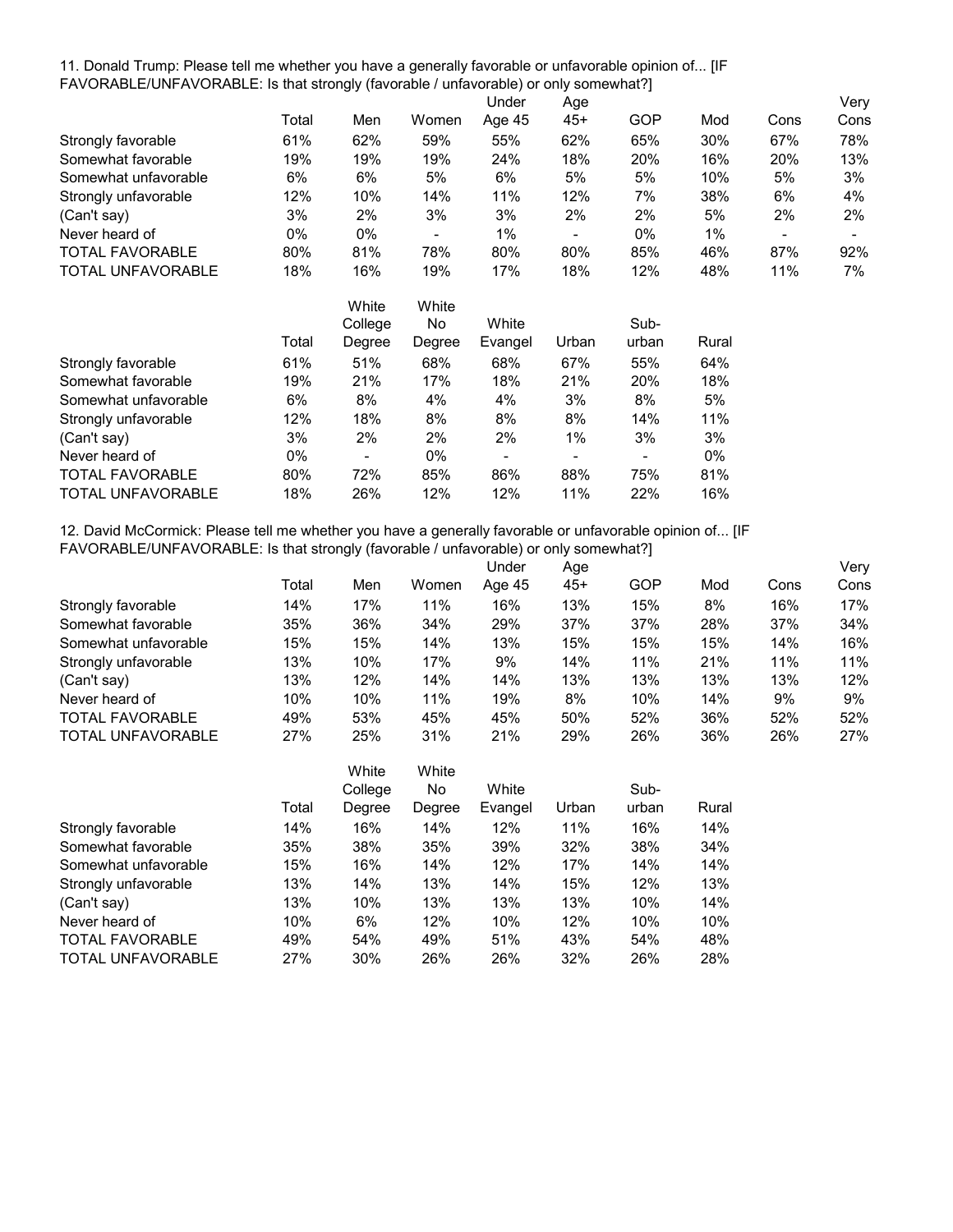13. Mehmet Oz: Please tell me whether you have a generally favorable or unfavorable opinion of... [IF FAVORABLE/UNFAVORABLE: Is that strongly (favorable / unfavorable) or only somewhat?]

|                          |       |                                   |             | Under  | Age   |           |     |      | Very |
|--------------------------|-------|-----------------------------------|-------------|--------|-------|-----------|-----|------|------|
|                          | Total | Men                               | Women       | Age 45 | $45+$ | GOP       | Mod | Cons | Cons |
| Strongly favorable       | 16%   | 17%                               | 14%         | 11%    | 17%   | 17%       | 12% | 17%  | 18%  |
| Somewhat favorable       | 29%   | 27%                               | 30%         | 27%    | 29%   | 30%       | 17% | 31%  | 33%  |
| Somewhat unfavorable     | 18%   | 21%                               | 15%         | 17%    | 19%   | 19%       | 20% | 18%  | 15%  |
| Strongly unfavorable     | 28%   | 25%                               | 31%         | 35%    | 26%   | 25%       | 43% | 25%  | 25%  |
| (Can't say)              | 7%    | 6%                                | 7%          | 6%     | 7%    | 7%        | 6%  | 7%   | 6%   |
| Never heard of           | 3%    | 3%                                | 3%          | 4%     | 2%    | 2%        | 3%  | 2%   | 2%   |
| <b>TOTAL FAVORABLE</b>   | 45%   | 45%                               | 44%         | 38%    | 47%   | 47%       | 29% | 48%  | 51%  |
| <b>TOTAL UNFAVORABLE</b> | 46%   | 46%                               | 46%         | 52%    | 44%   | 43%       | 62% | 43%  | 41%  |
|                          |       | White                             | White       |        |       |           |     |      |      |
|                          |       | C <sub>2</sub> II <sub>2</sub> 22 | $N_{\rm A}$ | Mhif   |       | $C_{11}R$ |     |      |      |

|                          |       | College | No     | White   |       | Sub-       |       |
|--------------------------|-------|---------|--------|---------|-------|------------|-------|
|                          | Total | Degree  | Degree | Evangel | Urban | urban      | Rural |
| Strongly favorable       | 16%   | 13%     | 18%    | 19%     | 18%   | 12%        | 17%   |
| Somewhat favorable       | 29%   | 28%     | 30%    | 28%     | 31%   | 33%        | 26%   |
| Somewhat unfavorable     | 18%   | 23%     | 15%    | 17%     | 16%   | <b>20%</b> | 18%   |
| Strongly unfavorable     | 28%   | 29%     | 27%    | 25%     | 25%   | 26%        | 29%   |
| (Can't say)              | 7%    | 6%      | 7%     | 8%      | 3%    | 6%         | 8%    |
| Never heard of           | 3%    | $1\%$   | 3%     | 3%      | 6%    | 2%         | 2%    |
| <b>TOTAL FAVORABLE</b>   | 45%   | 41%     | 48%    | 47%     | 49%   | 46%        | 43%   |
| <b>TOTAL UNFAVORABLE</b> | 46%   | 52%     | 42%    | 42%     | 41%   | 46%        | 47%   |

14. Carla Sands: Please tell me whether you have a generally favorable or unfavorable opinion of... [IF FAVORABLE/UNFAVORABLE: Is that strongly (favorable / unfavorable) or only somewhat?]

|                          |       |     |       | Under  | Age |     |     |      | Very |
|--------------------------|-------|-----|-------|--------|-----|-----|-----|------|------|
|                          | Total | Men | Women | Age 45 | 45+ | GOP | Mod | Cons | Cons |
| Strongly favorable       | 10%   | 9%  | 11%   | 6%     | 11% | 10% | 7%  | 11%  | 14%  |
| Somewhat favorable       | 23%   | 25% | 20%   | 19%    | 24% | 24% | 16% | 23%  | 25%  |
| Somewhat unfavorable     | 8%    | 9%  | 7%    | 10%    | 7%  | 8%  | 8%  | 8%   | 6%   |
| Strongly unfavorable     | 6%    | 5%  | 6%    | 2%     | 7%  | 5%  | 11% | 5%   | 4%   |
| (Can't say)              | 21%   | 21% | 21%   | 22%    | 21% | 20% | 18% | 22%  | 19%  |
| Never heard of           | 33%   | 32% | 34%   | 42%    | 31% | 34% | 39% | 32%  | 30%  |
| <b>TOTAL FAVORABLE</b>   | 33%   | 34% | 31%   | 25%    | 35% | 34% | 23% | 34%  | 40%  |
| <b>TOTAL UNFAVORABLE</b> | 13%   | 13% | 13%   | 12%    | 14% | 12% | 19% | 12%  | 11%  |

|                          | Total | White<br>College<br>Degree | White<br>No<br>Degree | White<br>Evangel | Urban | Sub-<br>urban | Rural |
|--------------------------|-------|----------------------------|-----------------------|------------------|-------|---------------|-------|
| Strongly favorable       | 10%   | 8%                         | 11%                   | 12%              | 14%   | 9%            | 10%   |
| Somewhat favorable       | 23%   | 29%                        | 19%                   | 21%              | 25%   | 26%           | 20%   |
| Somewhat unfavorable     | 8%    | 8%                         | 8%                    | 8%               | 5%    | 9%            | 8%    |
| Strongly unfavorable     | 6%    | 8%                         | 4%                    | 4%               | 5%    | 4%            | 6%    |
| (Can't say)              | 21%   | 19%                        | 22%                   | 21%              | 24%   | 19%           | 21%   |
| Never heard of           | 33%   | 28%                        | 36%                   | 34%              | 27%   | 31%           | 36%   |
| <b>TOTAL FAVORABLE</b>   | 33%   | 37%                        | 30%                   | 32%              | 39%   | 36%           | 30%   |
| <b>TOTAL UNFAVORABLE</b> | 13%   | 16%                        | 12%                   | 13%              | 10%   | 14%           | 14%   |